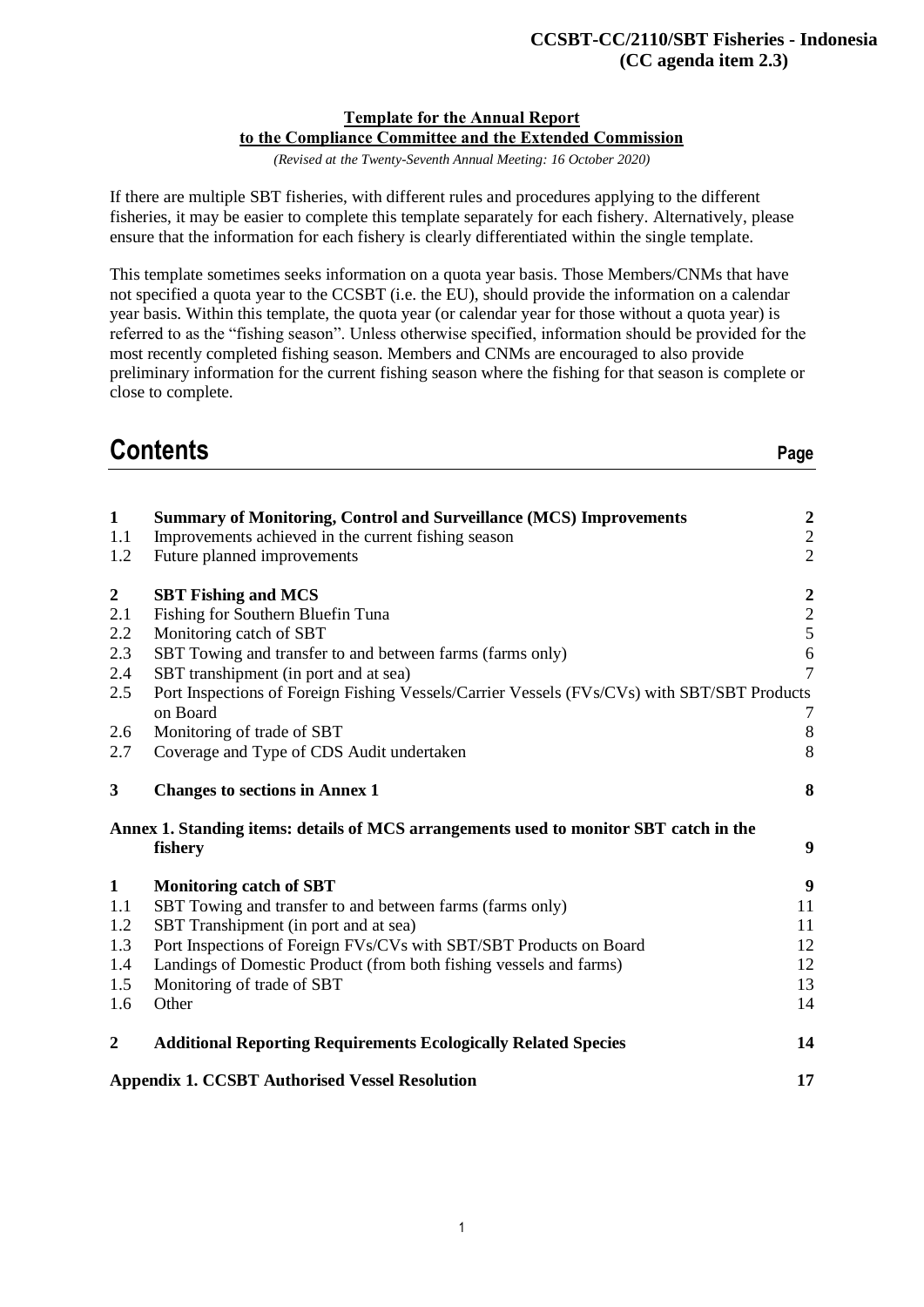# **1 Summary of Monitoring, Control and Surveillance (MCS) Improvements**

### **1.1 Improvements achieved in the current fishing season**

Provide details of MCS improvements achieved for the current fishing season.

- 1. National Catch Quota is legally distributed to Association (Ministerial Decree No. 40 of 2021, as per May 27th, 2021).
- 2. Catch Quota for Association is distributed to their members (quota holders).
- 3. Catch quota holder submit the list of authorized fishing vessels to catch SBT to DGCF to be registered those vessels into CCSBT Record of Vessels to Authorized to Fish.
- 4. CDS application system is in place and effectively monitor the process of CDS Verification and Validation since 1 January 2015.

# **1.2 Future planned improvements**

Describe any MCS improvements that are being planned for future fishing seasons and the expected implementation date for such improvements.

- 1. Strengthening the implementation of CDS Application
- 2. Strengthening physical inspection of catch
- 3. Increasing the coverage level of observer program
- 4. Strengthening coordination with association
- 5. Strengthening coordination with other government agencies
- 6. Early warning system by quarterly on the utilization of the SBT national quota to the association and industries/quota holder

## **2 SBT Fishing and MCS**

### **2.1 Fishing for Southern Bluefin Tuna**

#### **2.1.1 Catch and allocation**

Specify the Effective Catch Limit, carry-forward of quota, total available catch, and attributable catch for the three most recently completed fishing seasons in Table 1. All figures should be provided in tonnes.

#### **Table 1. Effective catch limit, carry-forward, total available catch, and attributable catch.**

| А                     | B                                                    | C    |                                                               | E                                              |
|-----------------------|------------------------------------------------------|------|---------------------------------------------------------------|------------------------------------------------|
| <b>Fishing Season</b> | Effective<br>Catch<br>Limit <sup>1</sup><br>(tonnes) |      | Total<br>Available<br>$\text{Catch}^2$<br>$(B+C)$<br>(tonnes) | Attributable<br>catch <sup>3</sup><br>(tonnes) |
| 2018                  | 1023                                                 | 64.7 | 1087.7                                                        |                                                |
| 2019                  | 1023                                                 | 1.1  | 1024.1                                                        |                                                |
| 2020                  | 841                                                  |      | 841                                                           |                                                |

 <sup>1</sup> Effective catch limit is the Member's allocation plus any adjustments for agreed short term changes to the National Allocation. For example, see column 3 of Table 1 at paragraph 87 of the Report of CCSBT 24.

<sup>2</sup> Total available catch means a Member's Effective Catch Limit allocation for that quota year plus any amount of unfished allocation carried forward to that quota year.

<sup>&</sup>lt;sup>3</sup> 'A Member or CNM's attributable catch against its national allocation is the total Southern Bluefin Tuna mortality resulting from fishing activities within its jurisdiction or control including, inter alia, mortality resulting from: commercial fishing operations whether primarily targeting SBT or not; releases and/or discards; recreational fishing; customary and/or traditional fishing; and artisanal fishing.'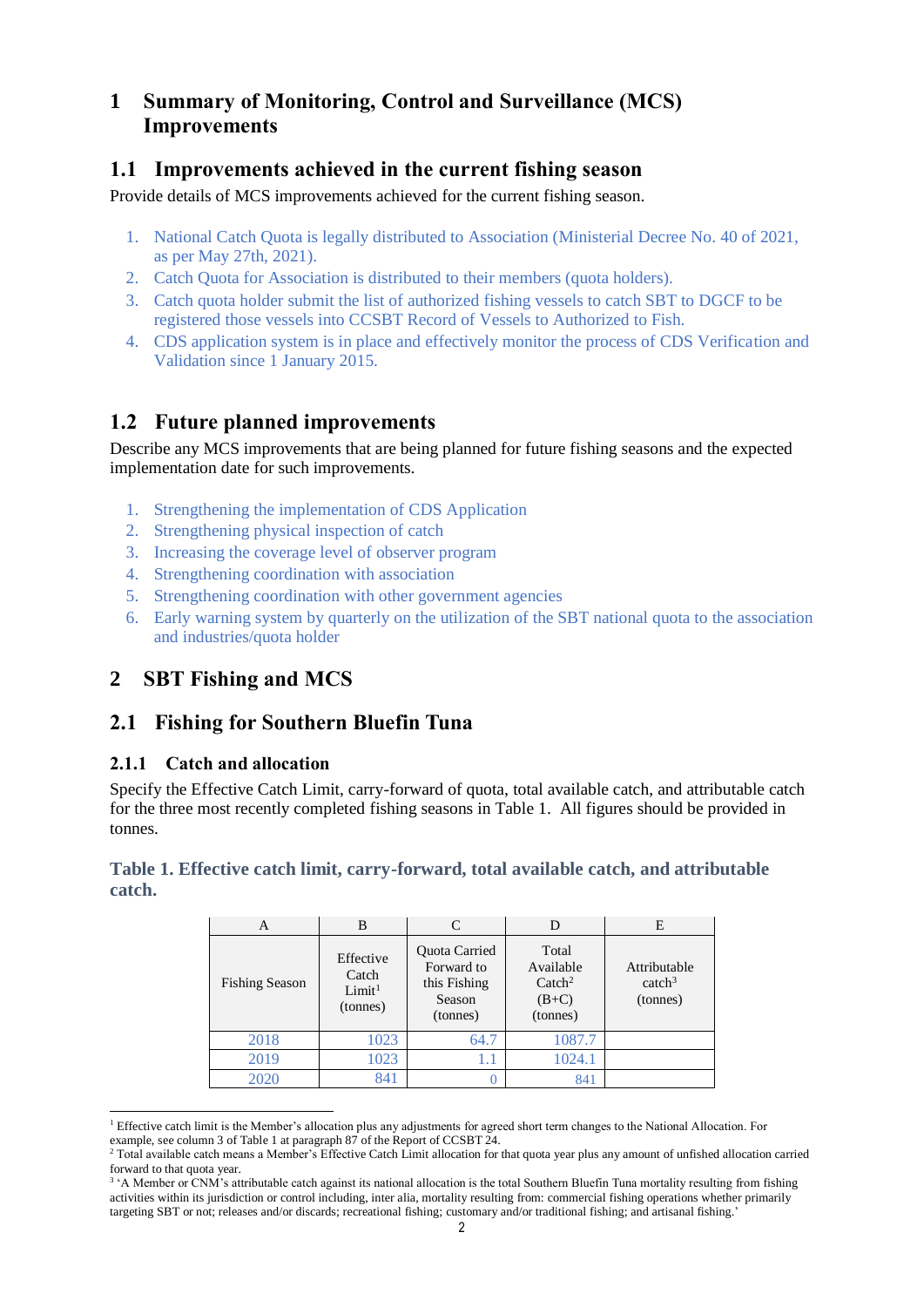#### **2.1.2 Allowances and SBT mortality for each sector**

Specify the allowances and SBT mortality for each sector during the three most recently completed fishing seasons in Table 2. If information on SBT mortality is not available for a particular sector, use the best estimates of catch. All figures to be provided in tonnes.

| Sector         | Commercial fishing operations whether primarily targeting SBT or not |                         |                         |                         |  |  |
|----------------|----------------------------------------------------------------------|-------------------------|-------------------------|-------------------------|--|--|
|                | Sector 1: (Longline)                                                 |                         | Sector 2: (please name) |                         |  |  |
| Fishing season | National<br>allowance                                                | Mortalities<br>(tonnes) | National<br>allowance   | Mortalities<br>(tonnes) |  |  |
| 2018           | 1087.7                                                               | 1050.0                  | NΑ                      | NΑ                      |  |  |
| 2019           | 1024.1                                                               | 1084.0                  | NΑ                      | NA                      |  |  |
| 2020           | 841.1                                                                | 1239.7                  |                         |                         |  |  |

|  | Table 2. Allowances and SBT mortality for each sector. |  |  |  |  |  |  |
|--|--------------------------------------------------------|--|--|--|--|--|--|
|--|--------------------------------------------------------|--|--|--|--|--|--|

| Sector<br>continued | Releases and/or<br>discards |                                | Recreational fishing  |                                | Customary and/or<br>traditional fishing |                         | Artisanal fishing     |                         |
|---------------------|-----------------------------|--------------------------------|-----------------------|--------------------------------|-----------------------------------------|-------------------------|-----------------------|-------------------------|
|                     | Sector 3:                   |                                | Sector 4:             |                                | Sector $5$ :                            |                         | Sector 6:             |                         |
| Fishing<br>season   | National<br>allowance       | <b>Mortalities</b><br>(tonnes) | National<br>allowance | <b>Mortalities</b><br>(tonnes) | National<br>allowance                   | Mortalities<br>(tonnes) | National<br>allowance | Mortalities<br>(tonnes) |
| 2018                | NA                          | <b>NA</b>                      | <b>NA</b>             | <b>NA</b>                      | <b>NA</b>                               | <b>NA</b>               | <b>NA</b>             | 36.6                    |
| 2019                | NA                          | NA                             | <b>NA</b>             | <b>NA</b>                      | NA                                      | NA                      | <b>NA</b>             | 122.0                   |
| 2020                | NA                          | NA                             | NA                    | NA                             | NA                                      | NA                      | <b>NA</b>             | 58.0                    |

#### **2.1.3 SBT Catch (retained and non-retained)**

For the three most recently completed fishing seasons, specify the weight (in tonnes) and number of SBT for each sector (e.g. commercial longline, commercial purse seine, commercial charter fleet, commercial domestic fleet, recreational fishing, customary and/or traditional fishing and artisanal fishing) in Table 3. Provide the best estimate if reported data is not available. Figures should be provided for both retained SBT and non-retained SBT. For all non-farming sectors, "Retained SBT" includes SBT retained on vessel and "Non-Retained SBT" includes those returned to the water. For farming, "Retained SBT" includes SBT stocked to farming cages and towing mortalities. If possible, provide both the weight in tonnes and the number of individuals in square brackets (e.g. [250]) for each sector. Table cells should not be left empty. If the value is zero, enter "0".

#### **Table 3. SBT catch (retained and non-retained)**

|                   | Retained and discarded SBT |                                                |                           |                                |                                     |                                |                                            |                                |
|-------------------|----------------------------|------------------------------------------------|---------------------------|--------------------------------|-------------------------------------|--------------------------------|--------------------------------------------|--------------------------------|
|                   |                            | Commercial sectors (all weights are in tonnes) |                           |                                |                                     |                                |                                            |                                |
| Fishing<br>Season | Sector 1<br>(please name)  |                                                | Sector 2<br>(please name) |                                | Sector $3$ :<br>Recreational sector |                                | Sector 4:<br>Customary/artisanal<br>sector |                                |
|                   | Retained<br><b>SBT</b>     | Non-<br>Retained<br><b>SBT</b>                 | Retained<br><b>SBT</b>    | Non-<br>Retained<br><b>SBT</b> | Retained<br><b>SBT</b>              | Non-<br>Retained<br><b>SBT</b> | Retained<br><b>SBT</b>                     | Non-<br>Retained<br><b>SBT</b> |
| 2018              | 10.575                     |                                                | <b>NA</b>                 | NA                             | <b>NA</b>                           | <b>NA</b>                      | 371                                        |                                |
| 2019              | 11.583                     |                                                | NA                        | <b>NA</b>                      | NA                                  | NA                             | 1.252                                      |                                |
| 2020              | 13,021                     |                                                | NA                        | NΑ                             | NΑ                                  | NA                             | 556                                        |                                |

Note: SBT catch in individuals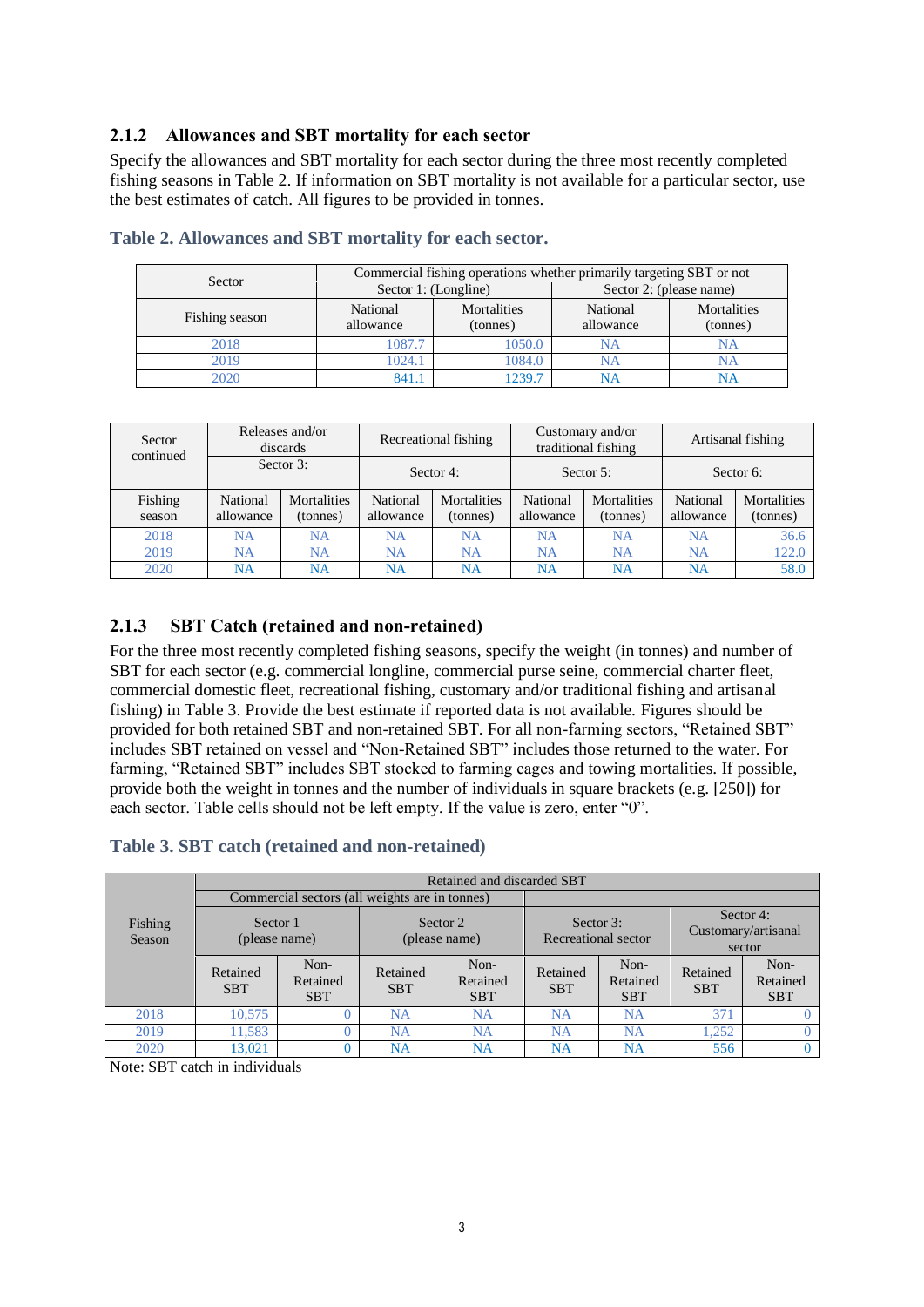#### **2.1.4 The number of vessels in each sector**

Specify the fishing season and number of vessels that caught SBT in each sector during the three most recently completed fishing seasons in Table 4.

In cases where vessel numbers are not able to be provided, specify the best estimate.

### **Table 4. Vessels by Sector**

|                | Number of vessels   |                        |                        |                               |  |
|----------------|---------------------|------------------------|------------------------|-------------------------------|--|
|                |                     | Commercial sectors     | Sector 3: Recreational | Sector 4:                     |  |
| Fishing season | Sector 1 (Longline) | Sector 2 (please name) | sector                 | Customary/artisanal<br>sector |  |
| 2018           |                     | NА                     |                        |                               |  |
| 2019           | 62                  |                        |                        |                               |  |
| 2020           |                     |                        |                        |                               |  |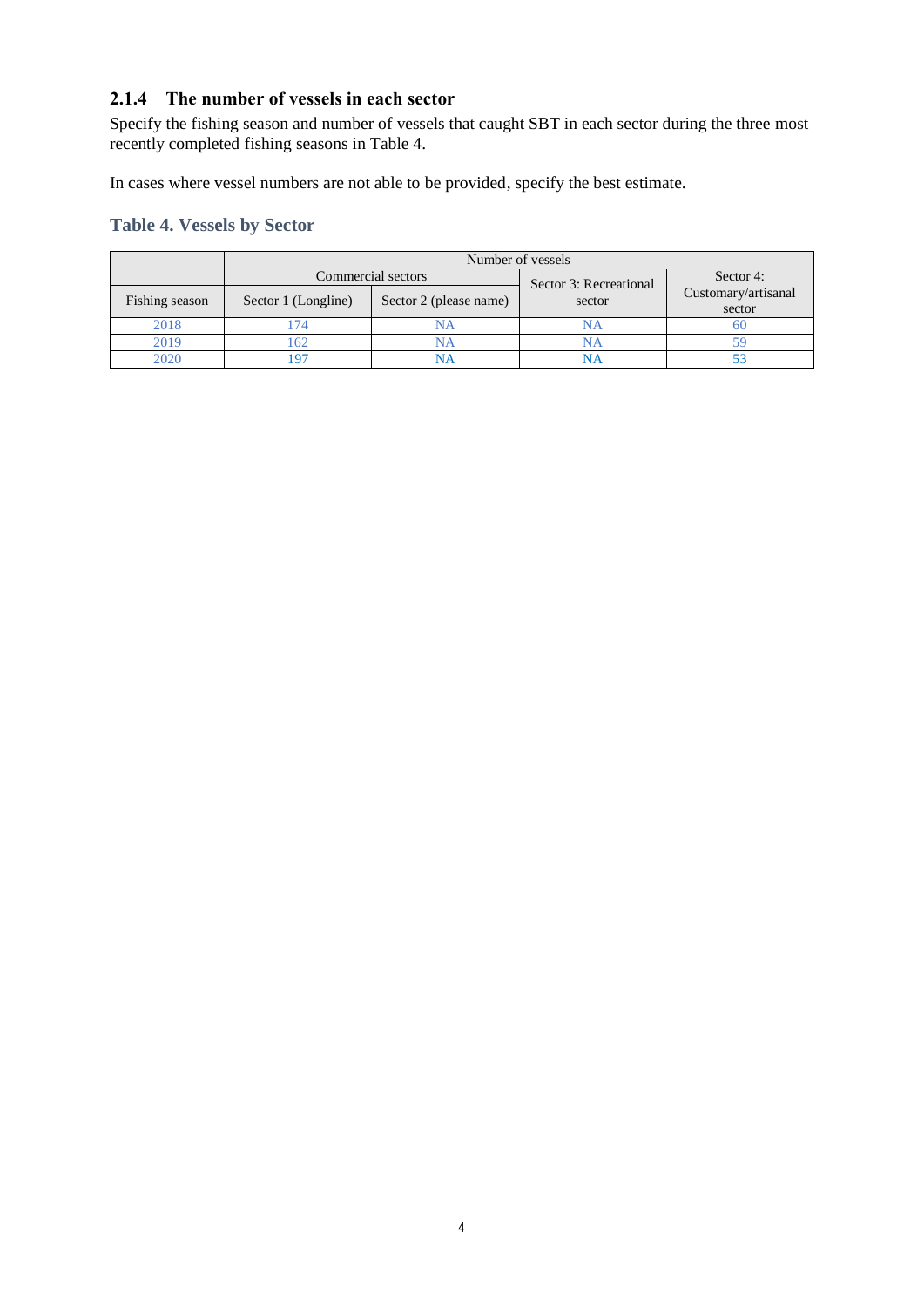# **2.2 Monitoring catch of SBT**

### **2.2.1 Daily logbooks**

i. If daily logbooks are not mandatory, specify the % of SBT fishing where daily logbooks were required.

Mandatory for fishing vessel greater than 5 GT (Ministerial Regulation No. 48/PERMEN-KP/2014 on fishing logbook).

In 2020, there were 250 Indonesia fishing vessels registered in the CCSBT Record of Authorised Vessels with 69.6% already implemented the fishing logbook. Meanwhile in 2019, there were 221 Indonesia fishing vessels registered in the CCSBT Record of Authorised Vessels with 46.6% already implemented the fishing logbook.

ii. Specify whether the effort and catch information collected complied with that specified in the "Characterisation of the SBT Catch" section of the CCSBT Scientific Research Plan (Attachment D of the SC5 report), including both retained and discarded catch. If not, describe the non-compliance.

Yes, the effort and catch information collected complied with that specified in the "Characterisation of the SBT Catch" section of the CCSBT Scientific Research Plan, including both retained and discarded catch.

#### **2.2.2 Additional reporting methods (such as real time monitoring programs)**

i. If multiple reporting methods exists (e.g. daily, weekly and/or month SBT catch reporting, reporting of tags and SBT measurements, reporting of ERS interactions etc) then, for each reporting method, specify if it was mandatory, and if not, specify the % of SBT fishing the reporting method covered.

None

#### **2.2.3 Scientific Observers**

i. Provide the percentage of the SBT catch and effort observed in the three most recently completed fishing seasons for each sector (e.g. longline, purse seine, commercial charter fleet, and domestic fleet) in Table 5. The unit of effort should be hooks for longline and sets for purse seine.

#### **Table 5. Observer coverage of SBT catch and effort**

|                | Longline |            | Sector 2 |         |  |
|----------------|----------|------------|----------|---------|--|
| Fishing season | % effort | % catch    | % effort | % catch |  |
|                | obs.     | obs.       | obs.     | obs.    |  |
| 2018           | 0.62     | 1.49       | NA       | NA      |  |
| 2019           | 0.56     | 0.69       | NA       | NA      |  |
| 2020           | ገ 29     | $\rm 0.10$ | NA       |         |  |

- ii. Specify whether the observer program complied with the CCSBT Scientific Observer Program Standards. If not, describe the non-compliance. Also indicate whether there was any exchange of observers between Members.
	- a. Generally, scientific observer program has complied with CCSBT Scientific Observer Program Standards.
	- b. There was no exchange of observers with other countries.

#### **2.2.4 Vessel Monitoring System (VMS)**

For the most recently completed fishing season for Member-flagged authorised carrier vessels and fishing vessels fishing for or taking SBT specify: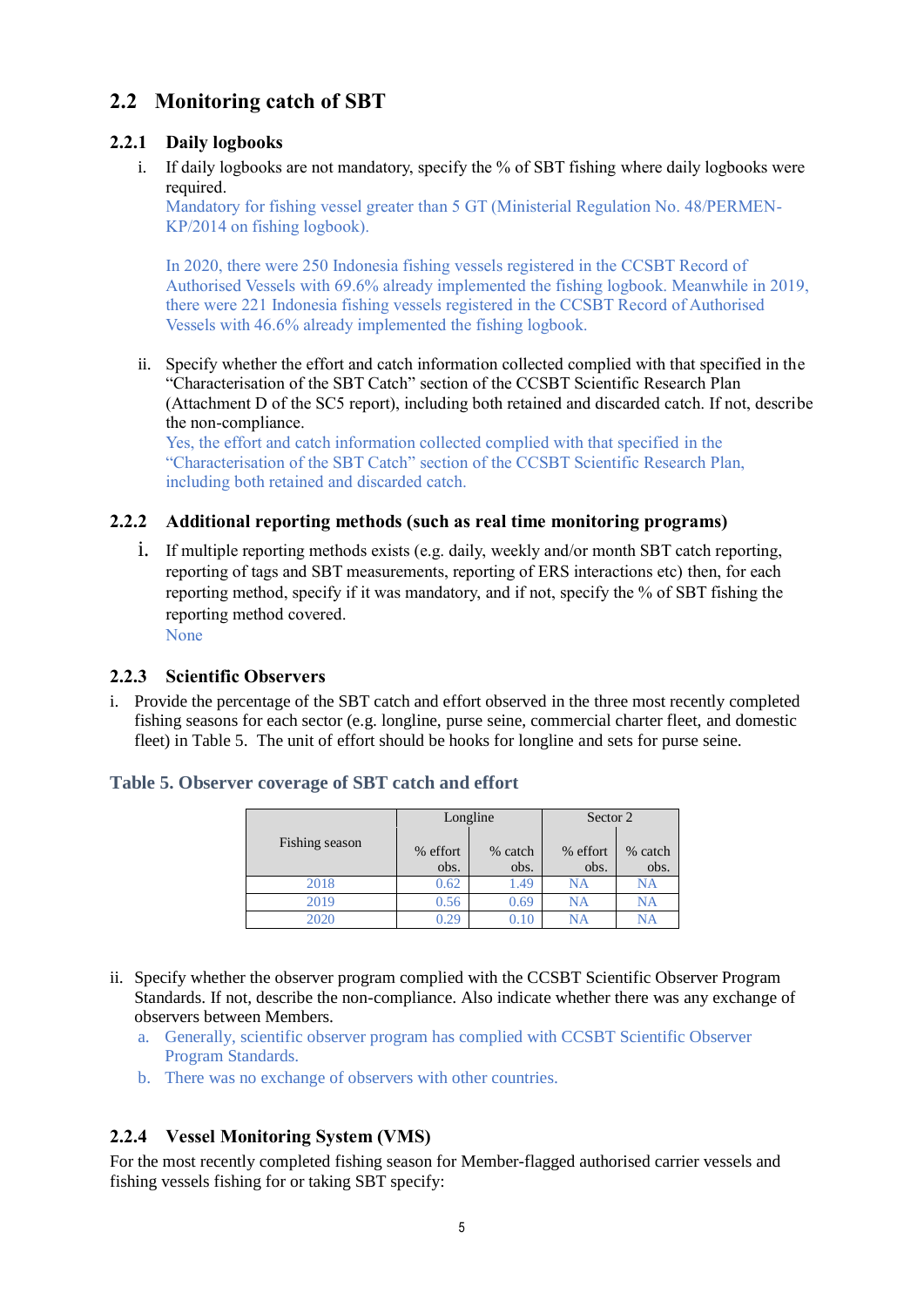- i. Was a mandatory VMS that complies with CCSBT's VMS resolution in operation? Based on Ministerial Regulation No. 42/2015, Indonesian fishing vessels greater than 30 GT or operated in the high seas are mandatory to install VMS on-board superseded by Ministerial Regulation No. 10/2019 on Fishing Vessel Monitoring System.
- ii. If a mandatory VMS that complies with CCSBT's VMS resolution was not in operation, provide details of non-compliance and plans for further improvement. Indonesian Fishing Vessel Monitoring System was in full operation.
- iii. The number of its flag 1) fishing vessels (FVs) and 2) carrier vessels (CVs) that were required to report to a National VMS system:- 1) FVs: 197 vessels 2) CVs: 1 vessel
- iv. The number of its flag 1) fishing vessels (FVs) and 2) carrier vessels (CVs) that actually reported to a National VMS system:- 1) FVs: 197 vessels 2) CVs: 1 vessel
- v. Reasons for any non-compliance with VMS requirements and action taken by the Member. None
- vi. In the event of a technical failure of a vessel's VMS, the vessel's geographical position (latitude and longitude) at the time of failure and the length of time the VMS was inactive. None
- vii. A description of any investigations initiated in accordance with paragraph 3(b) of the CCSBT VMS resolution including progress to date and any actions taken. None

#### **2.2.5 At-sea inspections**

Specify the coverage level of at sea inspections of SBT authorised fishing vessels by Member's patrol vessels during the most recently completed fishing season (e.g. the percentage of SBT trips inspected). None

#### **2.2.6 Authorised vessel requirements**

Report on the review of internal actions and measures taken in relation to the authorised vessel requirements provided at Appendix 1, including any punitive and sanction actions taken. None

#### **2.2.7 Monitoring of catch of SBT from other sectors (e.g. recreational, customary, etc)**

Provide details of monitoring methods used to monitor catches in other sectors. Monitoring of catch of SBT from other sector has not been conducted. Other fisheries sector which may associate with catch of SBT may include individual recreational fishing and or other artisanal fishery using hook and line operated in relatively deep sea water around coast line.

## **2.3 SBT Towing and transfer to and between farms (farms only)**

**Not applicable for Indonesia**

i. Specify the percentage of the tows that were observed and the percentage of the transfers of the fish to the farms that were observed during the three most recently completed fishing seasons in Table 6**.**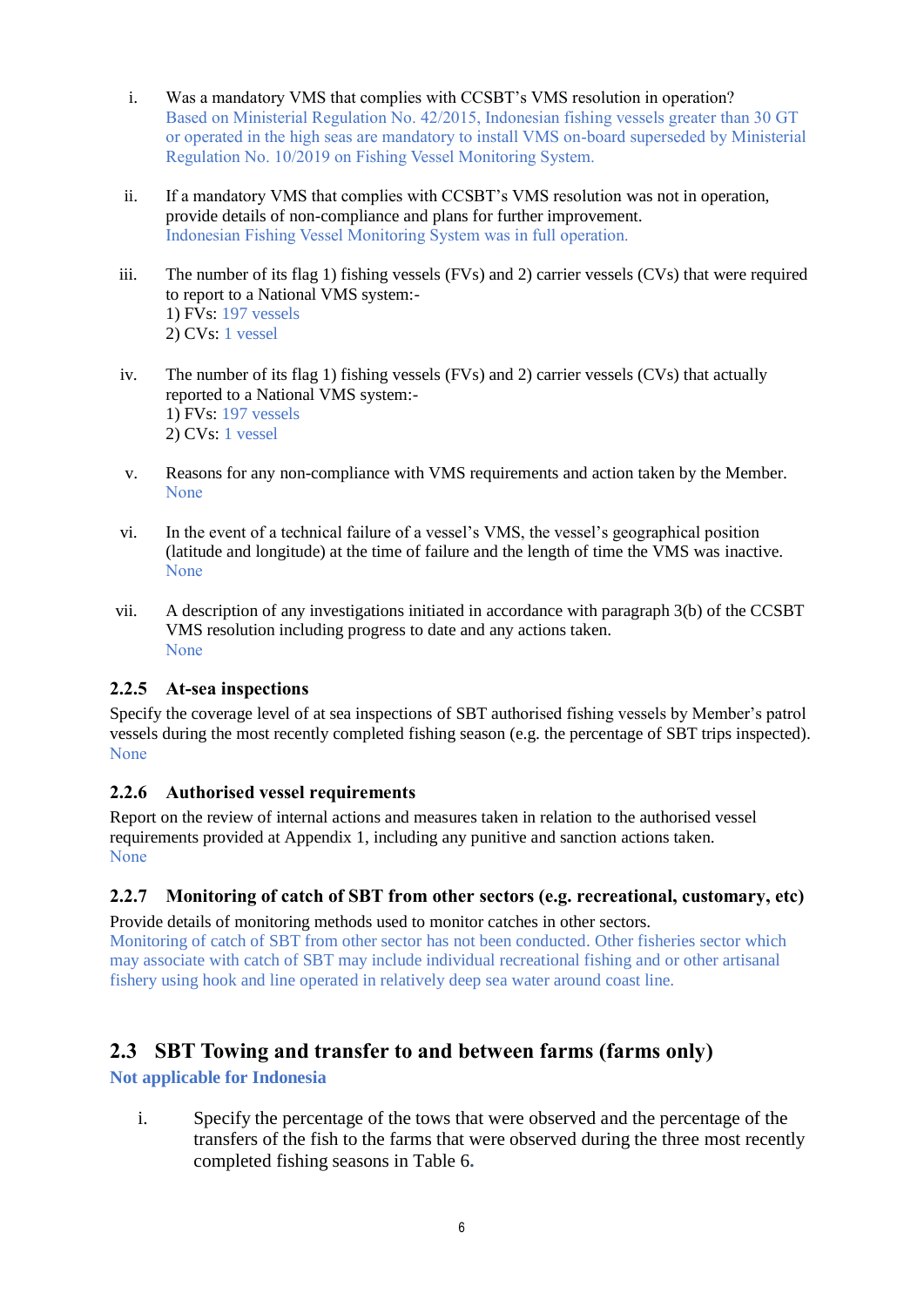#### **Table 6. Observer coverage of towing and transfer to and between farms**

| Fishing season                             | Observer<br>coverage of<br>tows $(\% )$ | Observer<br>coverage of<br>transfers $(\%)$ |
|--------------------------------------------|-----------------------------------------|---------------------------------------------|
| (e.g. April $2019 -$<br><b>March 2020)</b> |                                         |                                             |
|                                            |                                         |                                             |
|                                            |                                         |                                             |

ii. Provide updates on plans to allow adoption of the stereo video systems for ongoing monitoring.

### **2.4 SBT transhipment (in port and at sea)**

In accordance with the Resolution on Establishing a Program for Transhipment by Large-Scale Fishing Vessels, report:

i. The quantities and percentage of SBT transhipped at sea and in port during the three most recently completed fishing seasons in Table 7.

#### **Table 7. SBT transhipment (in port and at sea)**

| Fishing season | Kilograms of<br>SBT transhipped<br>at sea | Percentage of the<br>annual SBT catch<br>transhipped at sea | Kilograms of SBT<br>transhipped in port | Percentage of the<br>annual SBT catch<br>transhipped in port |
|----------------|-------------------------------------------|-------------------------------------------------------------|-----------------------------------------|--------------------------------------------------------------|
| 2018           | NA                                        | NA                                                          | NA                                      | NA                                                           |
| 2019           | NA                                        | NA                                                          | NA                                      | NA                                                           |
| 2020           | NА                                        | NΑ                                                          |                                         | NΑ                                                           |

- ii. The list of the tuna longline fishing vessel with Freezing Capacity (LSTLVs) registered in the CCSBT Authorised Vessel List which have transhipped at sea and in port during the most recently completed fishing season. None
- iii. A comprehensive report assessing the content and conclusions of the reports of the observers assigned to carrier vessels which have received at-sea transhipments from their LSTLVs during the most recently completed fishing season. None

### **2.5 Port Inspections of Foreign Fishing Vessels/Carrier Vessels (FVs/CVs) with SBT/SBT Products on Board**

For the three most recently completed **whole calendar years**, provide information about the number of landing/ transhipment operations that foreign FVs/CVs carrying SBT or SBT product made in port, the number of those landing/ transhipment operations that were inspected, and the number of inspections where infringements of CCSBT's measures were detected in Table 8.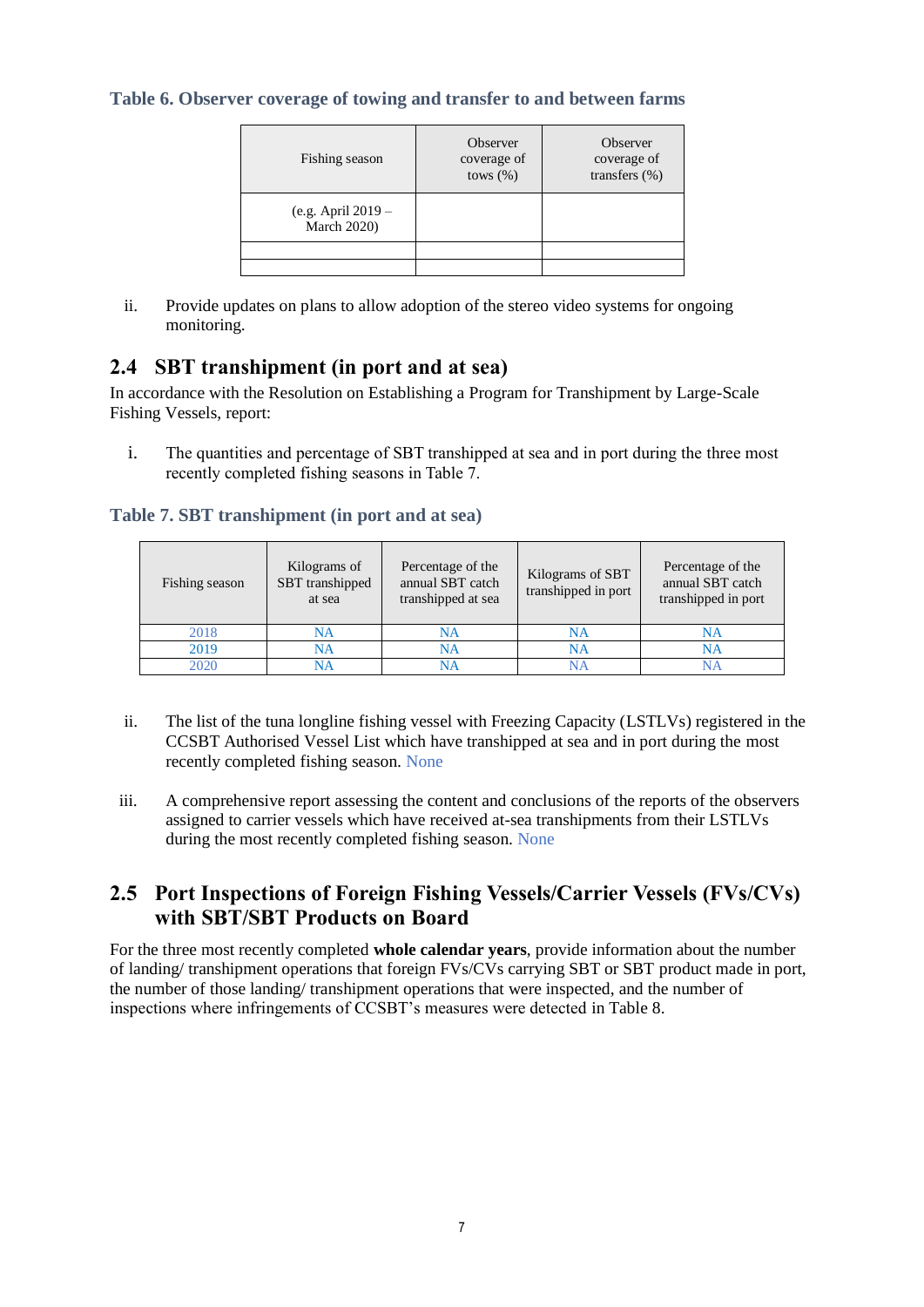| Calendar year | Foreign Flag        | No. of Landing/<br>Transhipment<br>Operations<br>(that occurred) | No. of Landing $\sqrt{ }$<br>Transhipment<br>Operations Inspected | No. of Landing/<br>Transhipment<br>Operations where an<br>Infringement of<br><b>CCSBT's Measures</b><br>was Detected |
|---------------|---------------------|------------------------------------------------------------------|-------------------------------------------------------------------|----------------------------------------------------------------------------------------------------------------------|
| 2018          | <b>NA</b>           | <b>NA</b>                                                        | <b>NA</b>                                                         | <b>NA</b>                                                                                                            |
|               |                     |                                                                  |                                                                   |                                                                                                                      |
| 2019          | <b>NA</b>           | NA                                                               | <b>NA</b>                                                         | NA                                                                                                                   |
|               |                     |                                                                  |                                                                   |                                                                                                                      |
| 2020          | NA                  | <b>NA</b>                                                        | <b>NA</b>                                                         | NA                                                                                                                   |
|               |                     |                                                                  |                                                                   |                                                                                                                      |
|               | <b>TOTAL NUMBER</b> |                                                                  |                                                                   |                                                                                                                      |

### **Table 8. Port inspections of foreign FVs and CVs with SBT/SBT products on board**

## **2.6 Monitoring of trade of SBT**

For the most recently completed whole calendar year or fishing season:

- i. Record the calendar year/ fishing season. 1 January - 31 December 2020
- ii. Provide the percentage of landings of SBT that were inspected. 100%
- iii. Provide the percentage of exports of SBT that were inspected. 100%
- iv. Provide the percentage of imports of SBT that were inspected. None

# **2.7 Coverage and Type of CDS Audit undertaken**

As per paragraph 5.9 of the CDS Resolution, specify details on the level of coverage and type of audit undertaken, in accordance with  $5.8<sup>4</sup>$  of the Resolution, and the level of compliance. All landing reported according to CDS procedure (100%)

# **3 Changes to sections in Annex 1**

If this is not the first year of completing Annex 1, list any sections of Annex 1 that have changed since the previous year.

*<sup>4</sup> Paragraph 5.8 of the CDS Resolution specifies that "Members and Cooperating Non-Members shall undertake an appropriate level of audit, including inspections of vessels, landings, and where possible markets, to the extent necessary to validate the information contained in the CDS documentation."*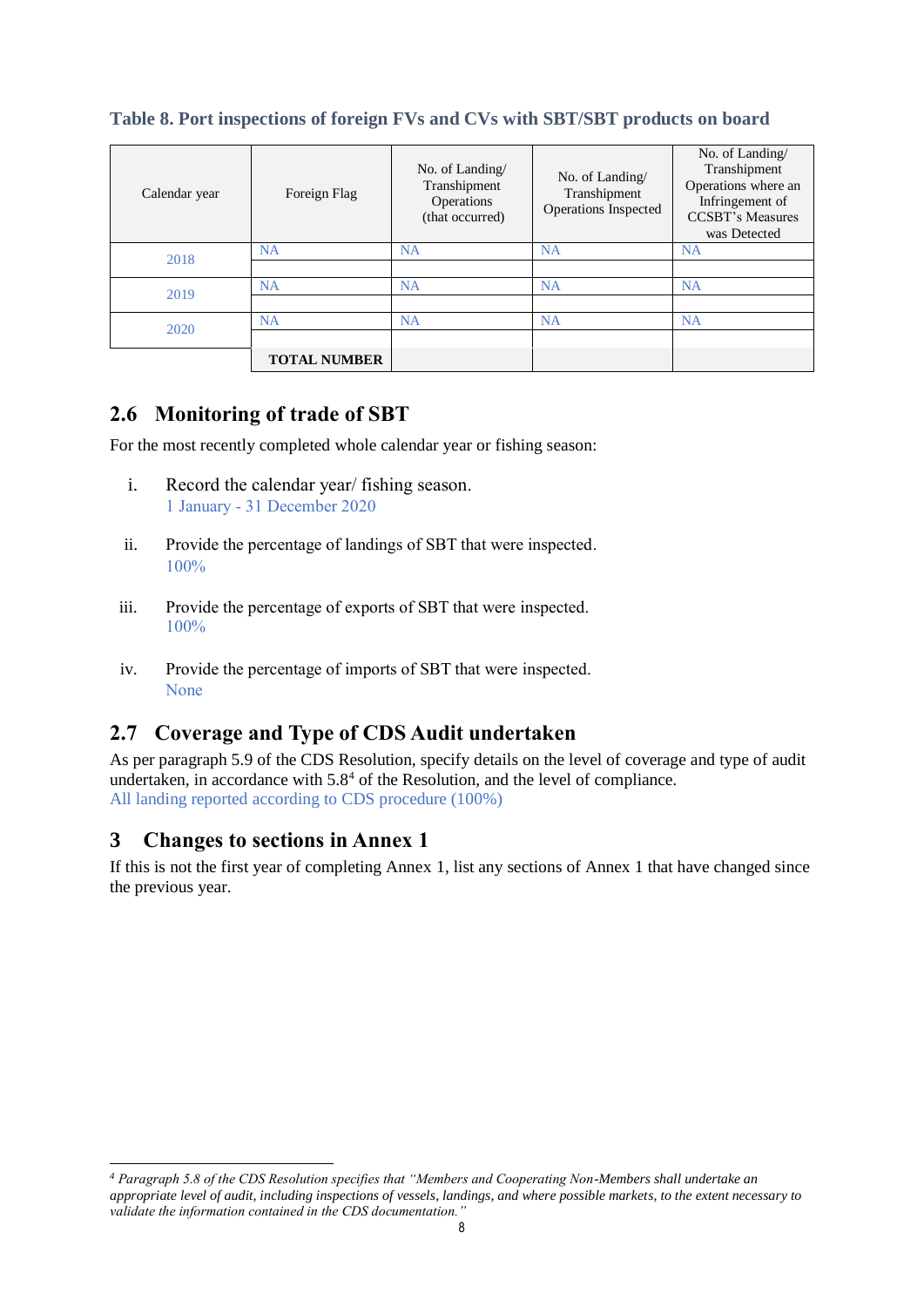# **Annex 1. Standing items: details of MCS arrangements used to monitor SBT catch in the fishery**

# **1 Monitoring catch of SBT**

Describe the system used for controlling the level of SBT catch. For ITQ and IQ systems, this should include details on how the catch is allocated to individual companies and/or vessels. For competitive catch systems this should include details of the process for authorising vessels to catch SBT and how the fishery is monitored for determining when to close the fishery. The description provided here should include any operational constraints on effort (both regulatory and voluntary).

Complete the table below to provide details of methods used to monitor catching in the fishery. Details should also be provided of monitoring conducted of fishing vessels when steaming away from the fishing grounds (this does not include towing vessels that are reported in Section 1.1 of this Annex).

| Monitoring<br>Methods | Description                                                                                                                                                                                                                                                                                                          |
|-----------------------|----------------------------------------------------------------------------------------------------------------------------------------------------------------------------------------------------------------------------------------------------------------------------------------------------------------------|
| Daily log             | Specify:                                                                                                                                                                                                                                                                                                             |
| book                  | Whether this was mandatory. Mandatory for fishing vessel greater than 5 GT<br>i.<br>(Ministerial Regulation No. 48/PERMEN-KP/2014 on fishing logbook)                                                                                                                                                                |
|                       | ii.<br>The level of detail recorded (shot by shot, daily aggregate etc): shot by shot                                                                                                                                                                                                                                |
|                       | iii.<br>What information on ERS is recorded in logbooks: species and number                                                                                                                                                                                                                                          |
|                       | Who are the logbooks submitted to <sup>5</sup> : Harbour Master of fishing port<br>iv.                                                                                                                                                                                                                               |
|                       | What is the timeframe and method for submission: prior to catch landing<br>ν.                                                                                                                                                                                                                                        |
|                       | The type of checking and verification that is routinely conducted for this<br>vi.<br>information: Actual inspection                                                                                                                                                                                                  |
|                       | Reference to applicable legislation and penalties: Ministerial Regulation No.<br>vii.<br>48/PERMEN-KP/2014. Penalties will be applied in term of suspension of<br>fishing permit                                                                                                                                     |
|                       | <b>Other relevant information<sup>7</sup>:</b> Logbook application systems was developed in<br>viii.<br>2012. E-monitoring by using e-logbook for vessels above 30 GT started<br>running in November 2018. E-logbook is implemented as a complement for<br>conventional logbook to improve the quality of reporting. |

 *5 If the reports are not to be submitted to the Member's or CNM's government fisheries authority, then also specify whether the information will later be sent to the fisheries authority, including how and when that occurs.*

*<sup>6</sup> In particular, whether the information is submitted electronically from the vessel.*

*<sup>7</sup> Including information on ERS, and comments on the effectiveness of the controls or monitoring tools and any plans for further improvement.*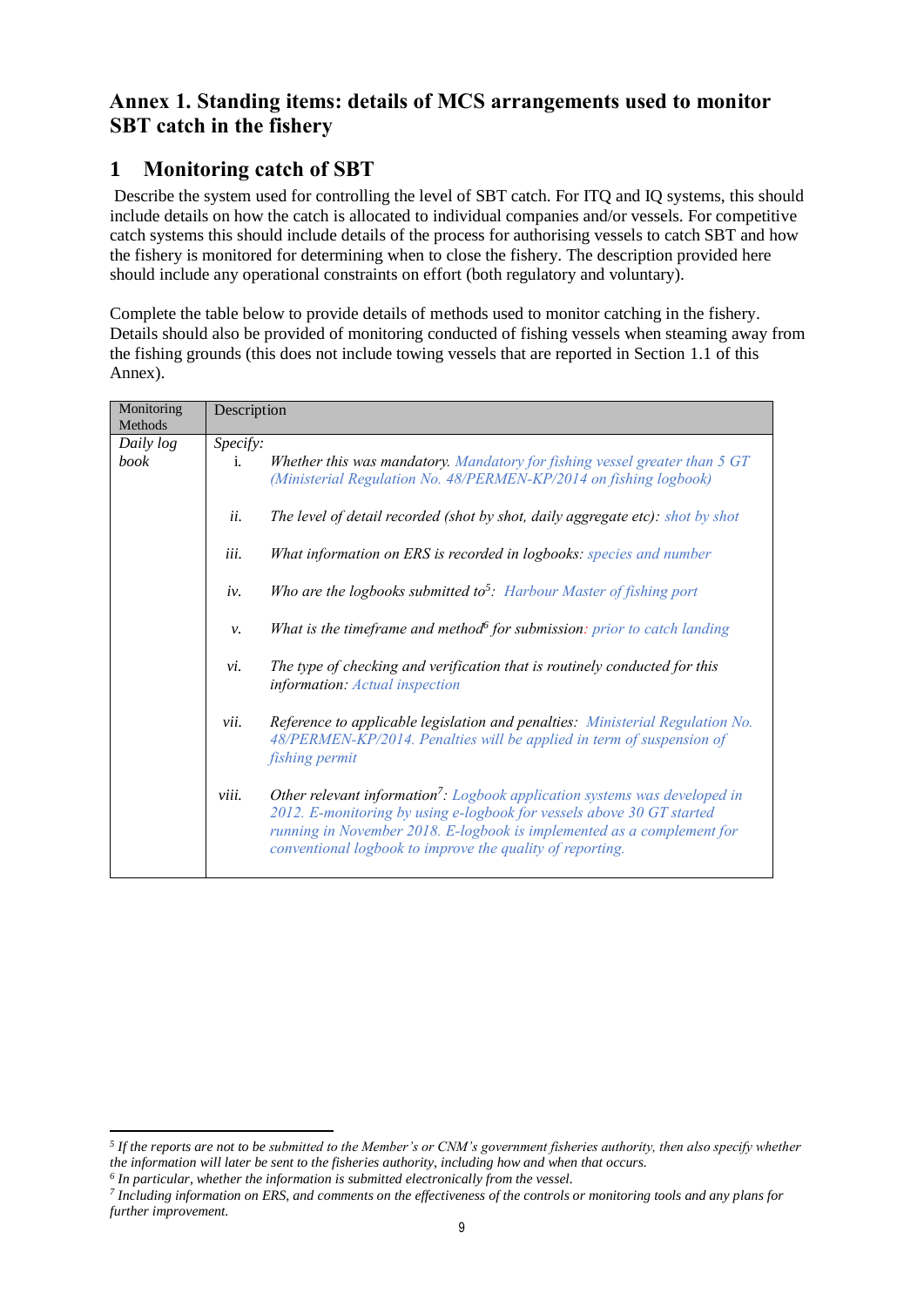| Additional<br>reporting<br>methods<br>(such as<br>real time<br>monitoring<br><i>programs</i> ) | If multiple reporting methods exists (e.g. daily, weekly and/or month SBT catch<br>reporting, reporting of tags and SBT measurements, reporting of ERS interactions etc),<br>create a separate row of in this table for each method. Then, for each method, specify:<br>Whether this is mandatory. None<br>i.<br>ii.<br>The information that is recorded (including whether it relates to SBT or ERS):<br><b>None</b><br>iii.<br>Who the reports are submitted to and by whom (e.g. Vessel Master, the Fishing<br>Company etc) <sup>5</sup> : None<br>What is the timeframe and method $\delta$ for submission: None<br>iv.<br>The type of checking and verification that is routinely conducted for this<br>ν.<br>information: None<br>Reference to applicable legislation and penalties: None<br>vi.<br>Other relevant information <sup>7</sup> : None<br>vii.                                                                                                                                                                                                                                                                                |
|------------------------------------------------------------------------------------------------|-------------------------------------------------------------------------------------------------------------------------------------------------------------------------------------------------------------------------------------------------------------------------------------------------------------------------------------------------------------------------------------------------------------------------------------------------------------------------------------------------------------------------------------------------------------------------------------------------------------------------------------------------------------------------------------------------------------------------------------------------------------------------------------------------------------------------------------------------------------------------------------------------------------------------------------------------------------------------------------------------------------------------------------------------------------------------------------------------------------------------------------------------|
| Scientific                                                                                     | Specify:                                                                                                                                                                                                                                                                                                                                                                                                                                                                                                                                                                                                                                                                                                                                                                                                                                                                                                                                                                                                                                                                                                                                        |
| <i><b>Observers</b></i>                                                                        | i.<br>The system used for comparisons between observer data and other catch<br>monitoring data in order to verify the catch data: annual workshop catch<br>verification (observer report and VMS data used to validate data from logbook<br>and CDS as well), involving scientist, technical staff and enforcement unit as<br>well as other related units within MMAF<br>ii.<br>What information on ERS is recorded by observers: geographical location,<br>species, number of fish, condition at capture, condition at release, total number<br>of hooks<br>iii.<br>Who are the observer reports submitted to: Research Institute for Tuna<br>Fisheries (scientific observer program) and Director of Fish Resources<br>Management (national observer program)<br>Timeframe for submission of observer reports: 14 days and 7 days after fishing<br>iv.<br>trip (RITF and DGCF respectively)<br>Other relevant information (including plans for further improvement $-$ in<br>v.<br>particular to reach coverage of 10% of the effort): strengthening collaboration<br>with tuna long line association in order to increase the coverage level |
| VMS                                                                                            | i.<br>For Member-flagged authorised carrier vessels and fishing vessels fishing for<br>or taking SBT provide references to applicable legislation and penalties:-                                                                                                                                                                                                                                                                                                                                                                                                                                                                                                                                                                                                                                                                                                                                                                                                                                                                                                                                                                               |
|                                                                                                | Based on Ministerial Regulation No. 42/2015, Indonesian fishing vessels greater than 30 GT or<br>operated in the high seas are mandatory to install VMS on-board superseded by Ministerial<br>Regulation No. 10/2019 on Fishing Vessel Monitoring System.                                                                                                                                                                                                                                                                                                                                                                                                                                                                                                                                                                                                                                                                                                                                                                                                                                                                                       |
| Other (for                                                                                     |                                                                                                                                                                                                                                                                                                                                                                                                                                                                                                                                                                                                                                                                                                                                                                                                                                                                                                                                                                                                                                                                                                                                                 |
| example,<br>use of                                                                             |                                                                                                                                                                                                                                                                                                                                                                                                                                                                                                                                                                                                                                                                                                                                                                                                                                                                                                                                                                                                                                                                                                                                                 |
| electronic<br>monitoring                                                                       |                                                                                                                                                                                                                                                                                                                                                                                                                                                                                                                                                                                                                                                                                                                                                                                                                                                                                                                                                                                                                                                                                                                                                 |
| $etc.$ )                                                                                       |                                                                                                                                                                                                                                                                                                                                                                                                                                                                                                                                                                                                                                                                                                                                                                                                                                                                                                                                                                                                                                                                                                                                                 |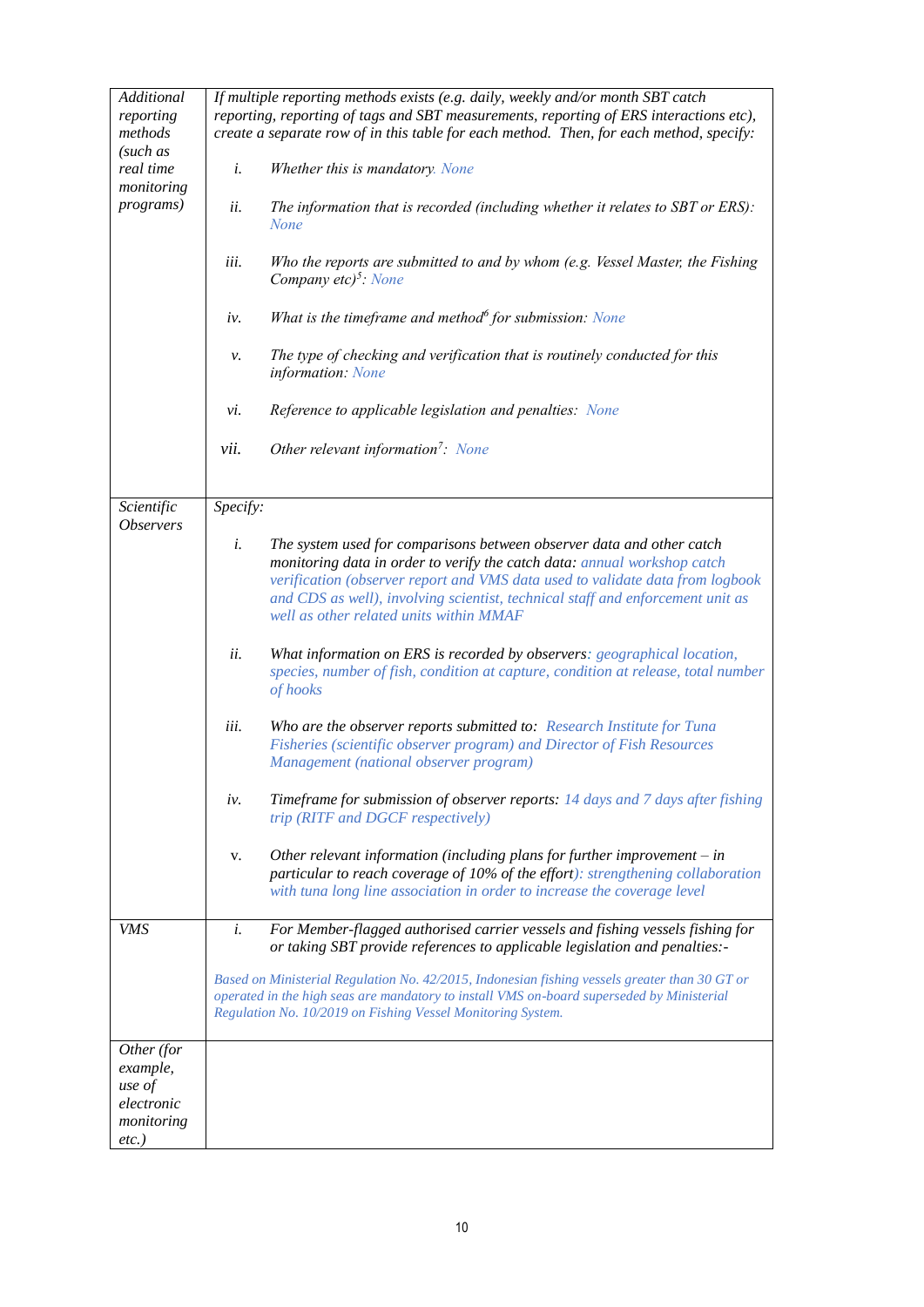# **1.1 SBT Towing and transfer to and between farms (farms only)**

#### **Not applicable for Indonesia**

*(a) Describe the system used for controlling and monitoring towing of SBT from the fishing ground to the farming area. This should include details of:*

- *i. Observation required for towing of SBT*
- *ii. Monitoring systems for recording losses of SBT (in particular, SBT mortality).*

*(b) Describe the system used for controlling and monitoring transferring of SBT from tow cages into farms. This should include details of:*

- *i. Inspection/Observation required for transfer of SBT*
- *ii. Monitoring system used for recording the quantity of SBT transferred:-*

*(c) For "a" and "b" above, describe the process used for completing, validating<sup>8</sup> and collecting the relevant CCSBT CDS documents (Farm Stocking Form, Farm Transfer Form):-*

*(d) Other relevant information<sup>7</sup>*

## **1.2 SBT Transhipment (in port and at sea)**

- *(a) Describe the system used for controlling and monitoring transhipments in port. This should include details of:*
- *i. Flag State rules for and names of:*

*- designated foreign ports where SBT may be transhipped, and* 

*- foreign ports where in-port transhipments of SBT are prohibited: None*

- *ii. Flag State inspection requirements for in-port transhipments of SBT (include % coverage): None*
- *iii. Information sharing with designated Port States: None*
- *iv. Monitoring systems for recording the quantity of SBT transhipped: None*
- *v. Process for validating<sup>8</sup> and collecting the relevant CCSBT CDS documents (Catch Monitoring Form, Catch Tagging Form): None*
- *vi. Reference to applicable legislation and penalties: None*
- *vii. Other relevant information<sup>7</sup> : None*

- *(b) Describe the system used for controlling and monitoring transhipments at sea. This should include details of:*
- *i. The rules and processes for authorising transhipments of SBT at sea and methods (in addition to the presence of CCSBT transhipment observers) for checking and verifying the quantities of SBT transhipped: Based on Ministerial Regulation No. 58/2020 on Capture Fisheries Business Chapter XIII on the transhipment at sea*
- *ii. Monitoring systems for recording the quantity of SBT transhipped:*
	- *Captain needs to submit transshipment plan electronically to the head of fishing port in Indonesia and the RFMO Secretariat by filling out the transshipment declaration within 24 hours prior to the transshipment.*

*<sup>8</sup> Including the class of person who conducts this work (e.g. government official, authorised third party)*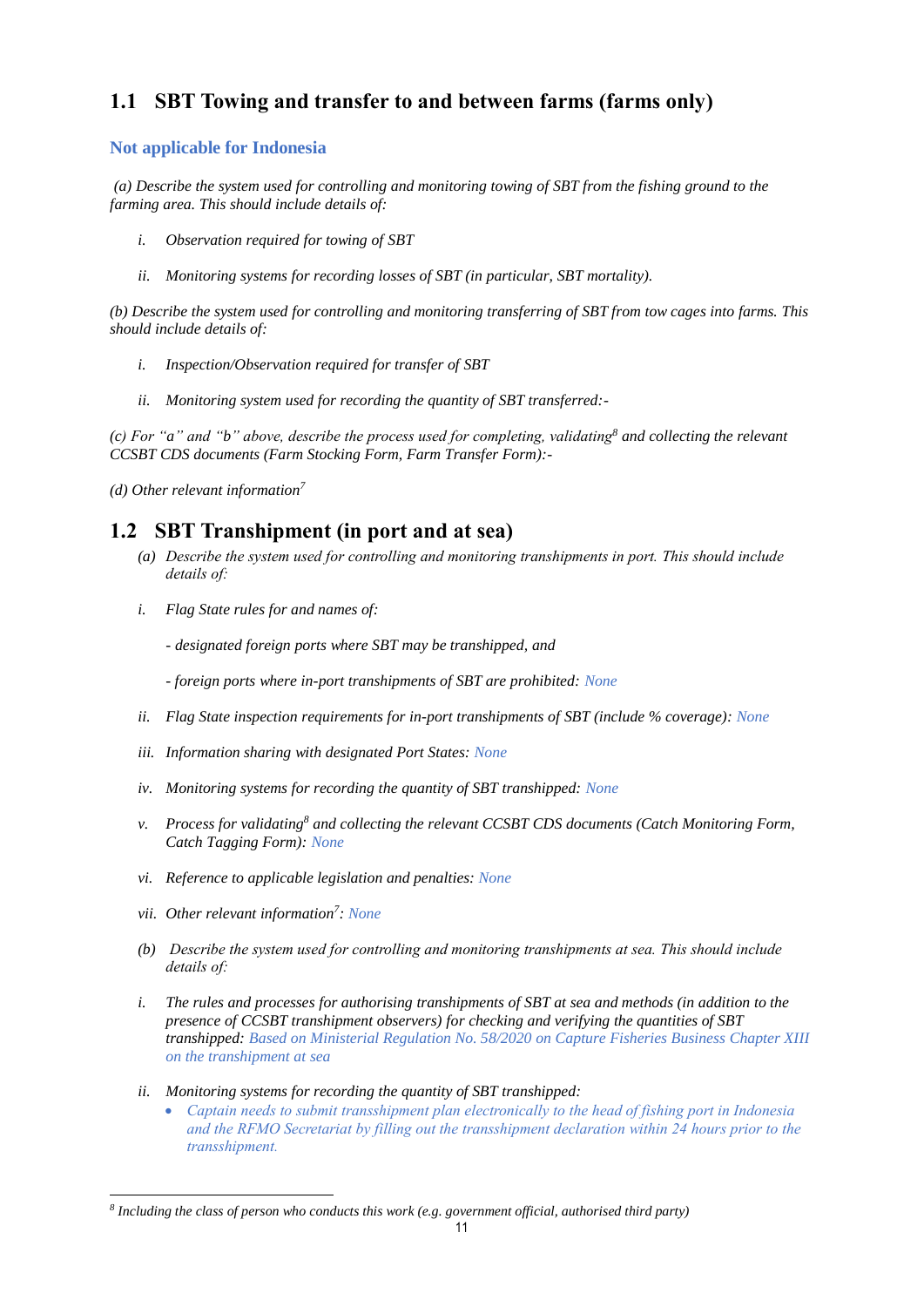- *The transshipment shall be monitored by observer on board from the RFMOs or eligible based on RFMO standard*
- *Captain needs to fulfill and submit the transshipment declaration electronically that has been authorized by the parties involved. It should be submitted to the head of fishing port in Indonesia within 15 (fifteen) days after the transshipment has taken place.*
- *iii. Process for collecting the relevant CCSBT CDS documents (Catch Monitoring Form, Catch Tagging Form): Directorate General Capture Fisheries c.q Directorate of Fish Recources Management manages CCSBT CDS documents. Fishing port authority collects CDS documents from fishing vessels operators, exporters and importers and submits the documents to the Directorate of Fish Recources Management on a quarterly basis.*
- *iv. Reference to applicable legislation and penalties: Based on Ministerial Regulation No. 58/2020 on Capture Fisheries Business Chapter XIII on the transhipment at sea*
- *v. Other relevant information<sup>7</sup> : None*

### **1.3 Port Inspections of Foreign FVs/CVs with SBT/SBT Products on Board**

*This section provides for reporting with respect to the CCSBT's Scheme for Minimum Standards for Inspection in Port. It should be filled out by Port State Members that have authorised foreign Fishing Vessels/Carrier Vessels carrying SBT or SBT products to enter their designated ports for the purpose of landing and/or transhipment. Only information for landings/transhipments of SBT or SBT products that have NOT been previously landed or transhipped at port should be included in the table below.*

- *(a) Provide a list of designated ports into which foreign FVs/ CVs carrying SBT or SBT product may request entry: There is an update regulation regarding the list of designated ports for PSM implementation, which is Ministerial Decree No. 52 Year 2020. The new list of designated ports as follow: Oceanic Fishing Port of Nizam Zachman – Jakarta, Oceanic Fishing Port of Bitung – North Sulawesi, Oceanic Fishing Port of Bungus – West Sumatera, Benoa Port – Bali.*
- *(b) Provide the minimum number of hours of notice required for foreign FVs/CVs carrying SBT or SBT product to request authorisation to enter these designated ports: As stated in Chapter IV Article 8 (point 3) of Ministerial Regulation No. 39 year 2019 that Prior notification has to be transmitted to the Port State no later than 7 X 24hrs before entry the port.*

### **1.4 Landings of Domestic Product (from both fishing vessels and farms)**

*Describe the system used for controlling and monitoring domestic landings of SBT. This should include details of:*

- *(a) Rules for designated ports of landing of SBT: There is no rule for designated port of landing of SBT, however SBT is only landed in Bali for domestic product*
- *(b) Inspections required for landings of SBT. Inspection of catch landing on port by fisheries inspectors does not exclusively for SBT but for tuna species at random basis. Inspection procedure of fishing vessel which landing of catch on port is undertaken in accordance with Director General Surveillance of Marine and Fisheries No. 12/PER-DJPSDKP/2017 concerning Technical Guidelines for Surveillance of Fishing Vessel*
- *(c) Details of genetic testing conducted and any other techniques that are used to verify that SBT are not being landed as a different species: None*
- *(d) Monitoring systems for recording the quantity of SBT landed: following CDS procedure*
- *(e) Process for validating<sup>8</sup> and collecting the relevant CCSBT CDS documents (Catch Monitoring Form, and depending on circumstances, Catch Tagging Form): CDS is submitted by company to government validator through CDS application system for data verification and validation*
- *(f) Reference to applicable legislation and penalties: Director General of Capture Fisheries Decree No. 8 year 2014 concerning guidelines for Catch Documentation Scheme*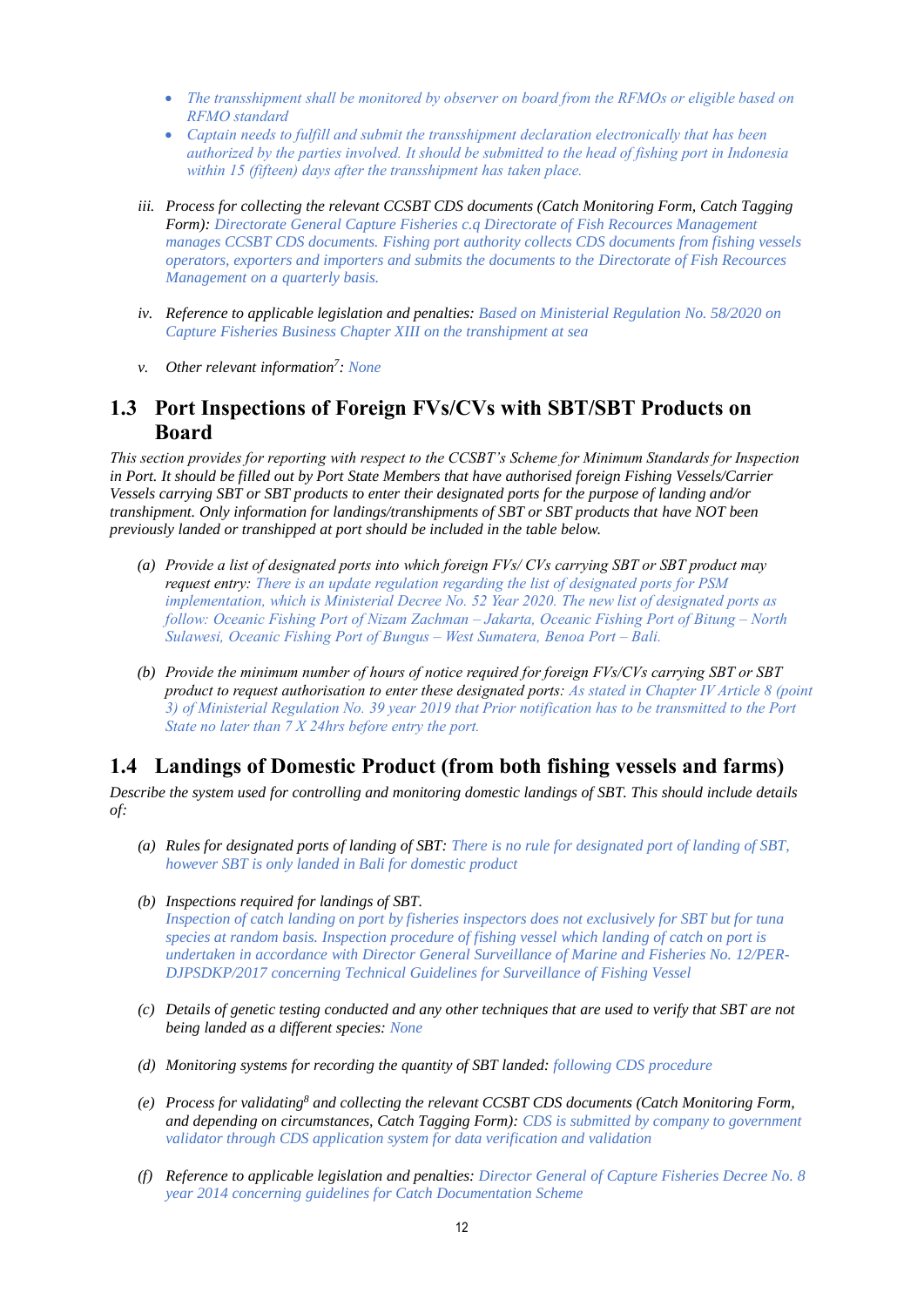*(g) Other relevant information<sup>7</sup> : None*

### **1.5 Monitoring of trade of SBT**

#### **1.5.1 SBT Exports**

*Describe the system used for controlling and monitoring exports of SBT (including of landings directly from the vessel to the foreign importing port). This should include details of:*

- *(a) Inspections required for export of SBT: 100% inspected by internal quality control of individual company*
- *(b) Details of genetic testing conducted and any other techniques that are used to verify that SBT are not being exported as a different species: None*
- *(c) Monitoring systems for recording the quantity of SBT exported: Following CDS procedures*
- *(d) Process for validating<sup>8</sup> and collecting the relevant CCSBT CDS documents (Catch Monitoring Form and depending on circumstances, Catch Tagging Form or Re-export/Export after landing of domestic product Form): Submitted by company to government validator through CDS application system for verifying the data prior to sign the CDS form*
- *(e) Reference to applicable legislation and penalties: Director General of Capture Fisheries Decree no. 8 year 2014 on Guidelines for Catch Documentation Scheme*
- *(f) Other relevant information<sup>7</sup> : None*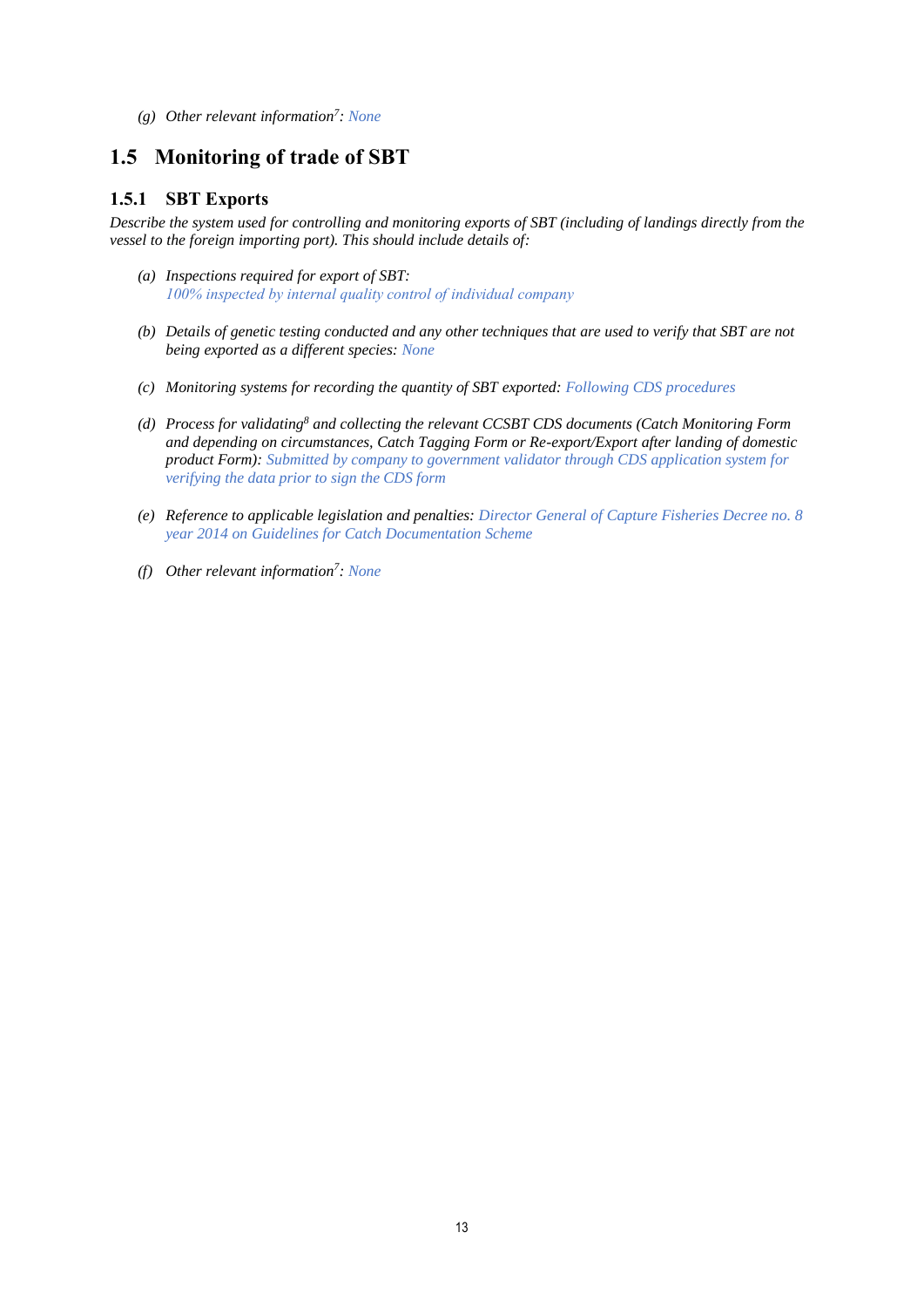#### **1.5.2 SBT Imports**

*Describe the system used for controlling and monitoring imports of SBT. This should include details of:*

*There was no import of SBT in 2020*

- *(a) Rules for designating specific ports for the import of SBT: None*
- *(b) Inspections required for imports of SBT: None*
- *(c) Details of genetic testing conducted and any other techniques that are used to verify that SBT are not being imported as a different species: None*
- *(d) Process for checking and collecting CCSBT CDS documents (Catch Monitoring Form and depending on circumstances, Re-export/Export after landing of domestic product Form): None*
- *(e) Reference to applicable legislation and penalties: None*
- *(f) Other relevant information<sup>7</sup> : None*

#### **1.5.3 SBT Markets**

*(a) Describe any activities targeted at points in the supply chain between landing and the market: All fresh grade SBT are exported, and while non fresh grade SBT sold to processing company.*

*(b) Describe the system used for controlling and monitoring of SBT at markets (e.g. voluntary or mandatory requirements for certain documentation and/or presence of tags, and monitoring or audit of compliance with such requirements): following CDS Procedures*

*(c) Other relevant information<sup>7</sup> : None*

## **1.6 Other**

*Description of any other MCS systems of relevance.*

## **2 Additional Reporting Requirements Ecologically Related Species**

*(a) Reporting requirements in relation to implementation of the 2008 ERS Recommendation:*

- *i. Specify whether each of the following plans/guidelines have been implemented, and if not, specify the action that has been taken towards implementing each of these plans/guidelines:-*
	- *International Plan of Action for Reducing Incidental Catches of Seabirds in Longline Fisheries: During 2020, there were two interactions of common seabird (flesh-footed shearwater) during scientific observations. Indonesia has conducted a workshop related to by-catch mitigation especially in longline fishery.*
	- *International Plan of Action for the Conservation and Management of Sharks:*

Indonesia have been issued several regulations in line with the RFMO's recommendations in order to conserve and manage sharks and rays incidental catch from longline and other fisheries as follows:

- a. Ministerial Regulation No. 58/PERMEN-KP/2020, chapter XIV related to management and conservation of by-catch and ecologically related species (ERS) on tuna fisheries
- b. Ministerial Decree No. 18/KEPMEN-KP/2013 related to conservation of whale shark (*Rhincodon typus*)
- c. Ministerial Regulation No. 5/PERMEN-KP/2018 concerning on export prohibition of whitetip shark (*Carcharhinus longimanus*) and hammerhead sharks (*Sphyrna spp.*).
- d. Government Regulation No. 7/1999 related to full protection of sawfish (*Pristidae sp*)
- e. Ministerial Decree No. 4/KEPMEN-KP/2014 related to full protection of manta rays (*Manta sp*)
- f. National plan of action for shark and rays (has been established since  $10<sup>th</sup>$  October 2010, and renewed every 5-year period)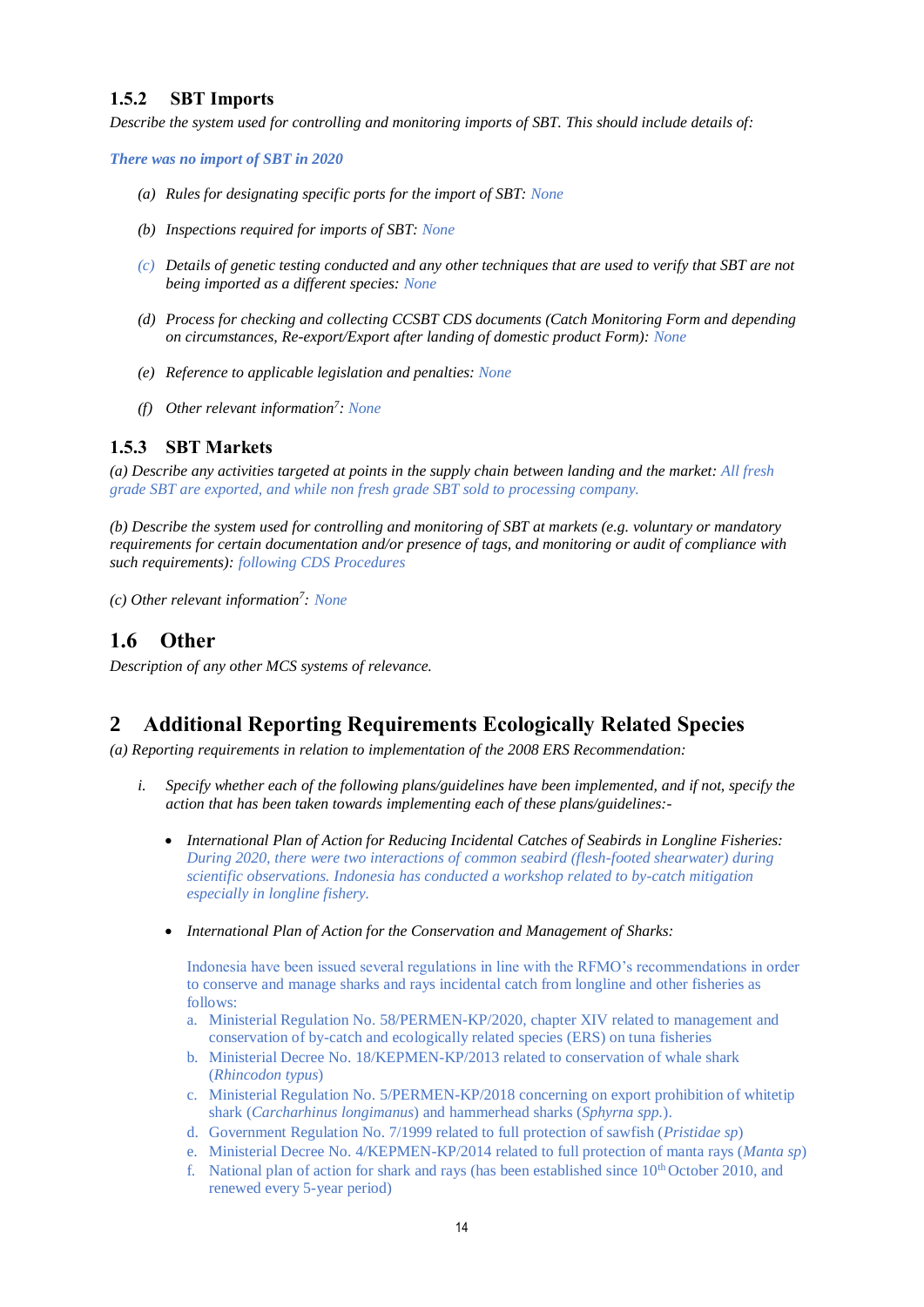- *FAO Guidelines to reduce sea turtle mortality in fishing operations: Indonesia has established National Plan of Action for marine turtles 2016-2020. Workplan were focus to identified areas of critical habitats, such as migratory corridors, nesting beaches, and Inter-nesting and feeding areas were identified. Information related migration corridors, nesting beaches, and critical habitats for marine turtle as well as mitigation measures to reduce mortality when interact with fishing operation had been provided.*
- *ii. Specify whether all current binding and recommendatory measures<sup>9</sup> aimed at the protection of ecologically related species<sup>10</sup> from fishing of the following tuna RFMOs are being complied with. If not, specify which measures are not being complied with and the progress that is being made towards compliance:-*
	- *IOTC, when fishing within IOTC's Convention Area: Yes*
	- *WCPFC, when fishing within WCPFC's Convention Area: Yes*
	- *ICCAT, when fishing within ICCAT's Convention Area: Yes*

*<sup>9</sup> Relevant measures of these RFMOs can be found at: [http://www.ccsbt.org/site/bycatch\\_mitigation.php](http://www.ccsbt.org/site/bycatch_mitigation.php) .*

*<sup>10</sup> Including seabirds, sea turtles and sharks.*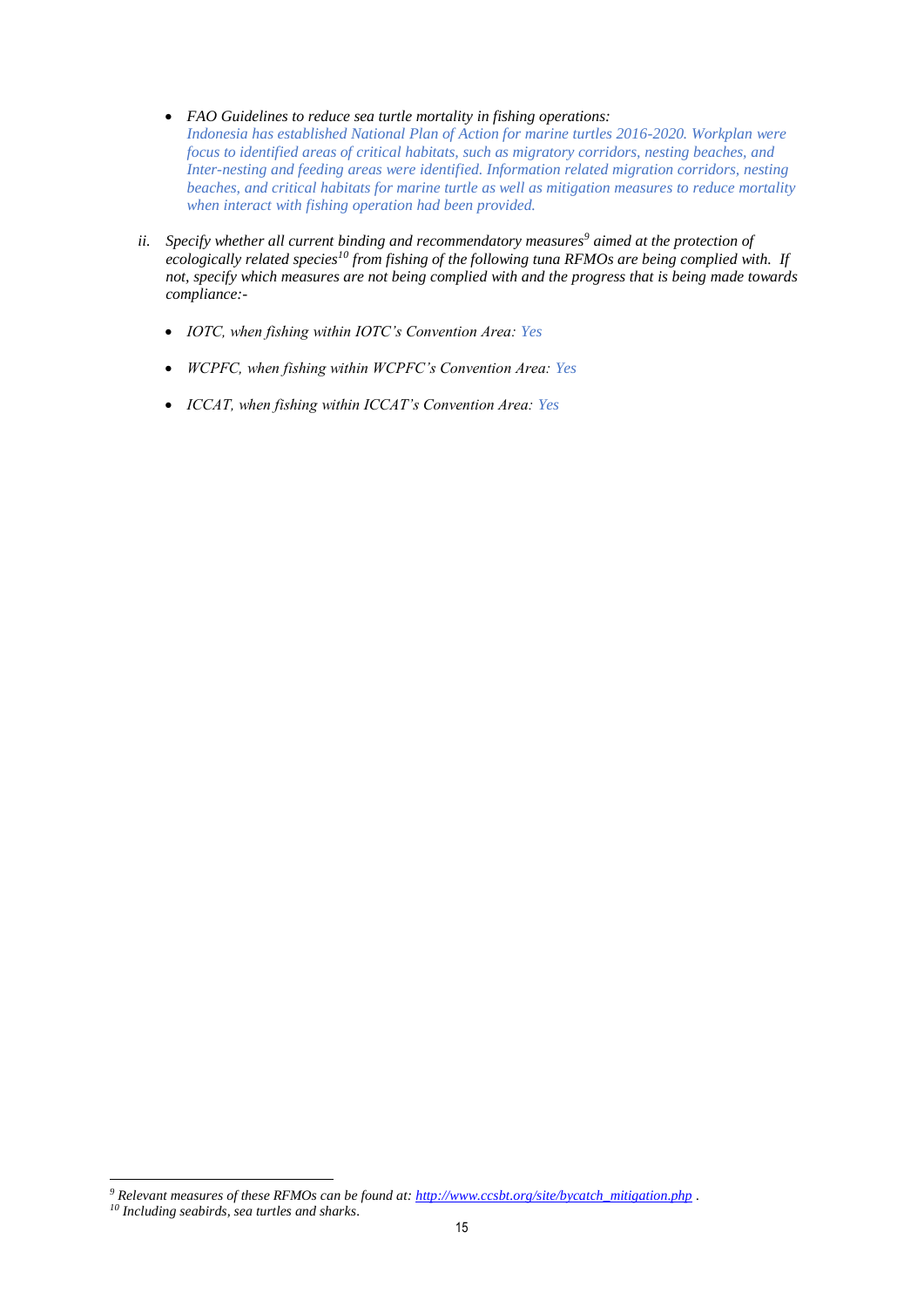- *iii. Specify whether data is being collected and reported on ecologically related species in accordance with the requirements of the following tuna RFMOs. If data are not being collected and reported in accordance with these requirements, specify which measures are not being complied with and the progress that is being made towards compliance:-*
	- *CCSBT<sup>11</sup>: The data has been regularly collected and reported to the CCSBT Secretariat (i.e., ERSWG data exchange)*
	- *IOTC, for fishing within IOTC's Convention Area: The data has been regularly collected and reported to the IOTC Secretariat (i.e., Form 1DI, Form 3CE, Form 4SF, etc.)*
	- *WCPFC, for fishing within WCPFC's Convention Area: NONE*
	- *ICCAT, for fishing within ICCAT's Convention Area: NONE*

#### *(b) Mitigation – describe the current mitigation requirements:*

- *1. Prohibition of using shark line and shark finning onboard*
- *2. Circle hook for Sea Turtle*

*3. IOTC resolution 2012/06 (Night setting with minimum deck lighting and line weighting)* 

#### *(c) Monitoring usage of bycatch mitigation measures:*

- *i. Describe the methods being used to monitor compliance with bycatch mitigation measures (e.g. types of port inspections conducted and other monitoring and surveillance programs used to monitor compliance). Include details of the level of coverage (e.g. proportion of vessels inspected each year): Inspection by surveillance officer, report from observer on board, port sampling program*
- *ii. Describe the type of information that is collected on mitigation measures as part of compliance programmes for SBT vessels:*

*Species identification, length, weight, geographical location, condition when caught and release, and sex.*

*<sup>11</sup> Current CCSBT requirements are those in the Scientific Observer Program Standards and those necessary for completing the template for the annual report to the ERSWG.*